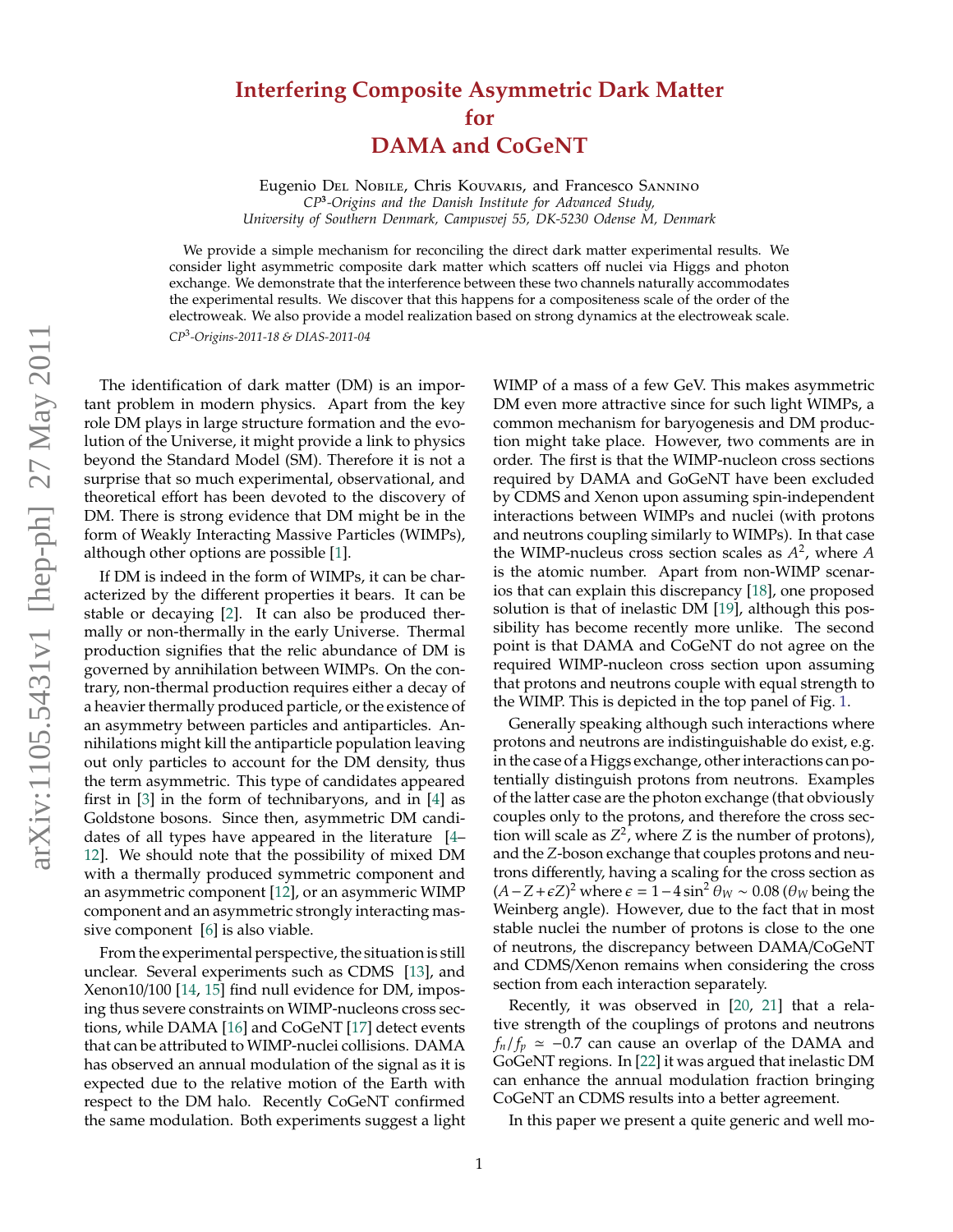tivated model of composite light asymmetric DM where we achieve an overlap of the DAMA and GoGeNT regions via interference between two channels of interactions. Our DM candidate although electrically neutral, it carries electric dipole moment and can exchange a photon with the protons of the nucleus it scatters off. In addition, the particle couples also to the Higgs boson. We shall demonstrate on quite general grounds that for a composite scale of the order of the electroweak, interference between Higgs and photon exchange can naturally explain the  $f_n/f_p \approx -0.7$  fitting value, evading simultaneously the CDMS and Xenon constraints. We also provide a natural model where such a light asymmetric DM candidate emerge. Due to the fact that our WIMP will be a composite particle made of fermions with spin-independent interactions, recent astrophysical constraints on asymmetric DM from observations of neutron stars [\[23\]](#page-3-16) are avoided.

## **INTERFERING DARK MATTER**

On general grounds, one can write an effective theory for a composite scalar DM (with composite scale  $\Lambda$ ) interacting with the SM fields and with itself. The first comprehensive effective theory appeared in [\[24\]](#page-3-17). According to this classification the relevant operators for scattering on nuclei involve the coupling with the Higgs boson and the photon. The interaction with the photon occurs via a dimension 6 dipole-type term. This term appears naturally in any model of composite DM similar to Technicolor Interacting Massive Particles (TIMP) [\[5\]](#page-3-18). We assume that the DM scalar  $\phi$  is neutral under the SM but charged under an extra  $U(1)_{\phi}$  global symmetry protecting it against decay. The leading terms relevant for this analysis are:

<span id="page-1-4"></span>
$$
\mathcal{L} = \partial_{\mu}\phi^*\partial^{\mu}\phi - (M_{\phi}^2 - d_H \frac{v_{EW}^2}{2})\phi^*\phi - d_H H^{\dagger}H\phi^*\phi + \frac{d_B}{\Lambda^2}eJ_{\mu}\partial_{\nu}F^{\mu\nu},\tag{1}
$$

where  $H = (\pi^+, \frac{1}{\sqrt{2}})$  $\frac{1}{2}(v_{EW} + h + i\,\pi^0)$ ) is the Higgs doublet,  $J_\mu = i \phi^* \overleftrightarrow{\partial_\mu} \phi$ ,  $F^{\mu\nu}$  is the photon field strength, and  $v_{EW} \simeq$ 246 GeV.

The zero momentum transfer cross section of a WIMP scattering off a nucleus with*Z*protons and *A*−*Z*neutrons is [\[5,](#page-3-18) [12\]](#page-3-4)

<span id="page-1-0"></span>
$$
\sigma_A = \frac{\mu_A^2}{4\pi} \left| Z f_p + (A - Z) f_n \right|^2 , \qquad (2)
$$

where

<span id="page-1-3"></span>
$$
f_n = d_H f \frac{m_p}{m_H^2 M_\phi} , \qquad f_p = f_n - \frac{8\pi \alpha d_B}{\Lambda^2} , \qquad (3)
$$

 $m_p$  is the nucleon mass,  $\mu_A$  is the WIMP-nucleus reduced mass and *f* ∼ 0.3 parametrizes the Higgs to nucleon coupling.

The event rate for generic couplings  $f_n$  and  $f_p$  is

<span id="page-1-1"></span>
$$
R = \sigma_p \sum_{i} \eta_i \frac{\mu_{A_i}^2}{\mu_p^2} I_{A_i} \left| Z + (A_i - Z) f_n / f_p \right|^2 , \qquad (4)
$$

where  $\eta_i$  is the abundance of the specific isotope  $A_i$  in the detector material, and *I<sup>A</sup><sup>i</sup>* contains all the astrophysical factors as well as the nucleon form factor *F<sup>A</sup><sup>i</sup>* (*ER*). For a given isotope we have

$$
I_{A_i} = N_T n_{\phi} \int dE_R \int_{v_{\rm min}}^{v_{\rm esc}} d^3 v f(v) \frac{m_{A_i}}{2v \mu_{A_i}^2} F_{A_i}^2(E_R) \,. \tag{5}
$$

Here  $m_{A_i}$  is the mass of the target nucleus,  $N_T$  is the number of target nuclei,  $n_{\phi}$  is the local number density of DM particles, and *f*(*v*) is their local velocity distribution. The velocity integration is limited between the minimum velocity required in order to transfer a recoil energy *E<sup>R</sup>* to the scattered nucleus,  $v_{\text{min}} = \sqrt{m_A E_R/2\mu_A^2}$ , and the escape velocity from the galaxy  $v_{\text{esc}}$ . The WIMP-proton cross section  $\sigma_p = \mu_p^2 |f_p|$  $2^{2}/4\pi$  can be easily obtained by setting  $A = Z = 1$  in Eq. [\(2\)](#page-1-0).

Direct DM search collaborations quote constraints on WIMP-nuclei cross sections normalized to the WIMPnucleon cross section  $\sigma_p^{\text{exp}}$  (assuming conventionally  $f_n$  = *fp*). Therefore the experimentally constrained event rate can be casted in the following form

<span id="page-1-2"></span>
$$
R = \sigma_p^{\exp} \sum_i \eta_i \frac{\mu_{A_i}^2}{\mu_p^2} I_{A_i} A_i^2 \,. \tag{6}
$$

Equating Eqs. [\(4\)](#page-1-1) and [\(6\)](#page-1-2) yields the experimental constraints on the generic WIMP-proton cross section σ*<sup>p</sup>* (with arbitrary couplings *f<sup>p</sup>* and *fn*)

$$
\sigma_p = \sigma_p^{\exp} \frac{\sum_i \eta_i \mu_{A_i}^2 I_{A_i} A_i^2}{\sum_i \eta_i \mu_{A_i}^2 I_{A_i} |Z + (A_i - Z) f_n / f_p|^2} \,. \tag{7}
$$

Provided that the factors *I<sup>A</sup><sup>i</sup>* do not change significantly from one isotope to another (as we checked), they cancel out from numerator and denominator. In the top panel of Fig. [1](#page-2-0) we plot the exclusion limits from CDMS II and Xenon10/100, and the favored regions of DAMA and CoGeNT in the  $(M_\phi, \sigma_p)$  plane for  $f_n/f_p = 1$ . The DAMA and CoGeNT regions do not coincide. However as it was first suggested in [\[20,](#page-3-13) [21\]](#page-3-14) possible variation of  $f_n/f_p$  can move the two regions around. We confirm that for  $f_n/f_p = -0.71$ , the DAMA/LIBRA and CoGeNT regions partially overlap, leaving even a small region of phase space that evades the tightest bounds coming from CDMS II and Xenon10/100. The isotopic abundances  $\eta_i$ we use are provided in [\[21\]](#page-3-14).

In the small allowed region of the phase space for the optimal value  $f_n/f_p = -0.71$ , the WIMP mass  $M_\phi$  ranges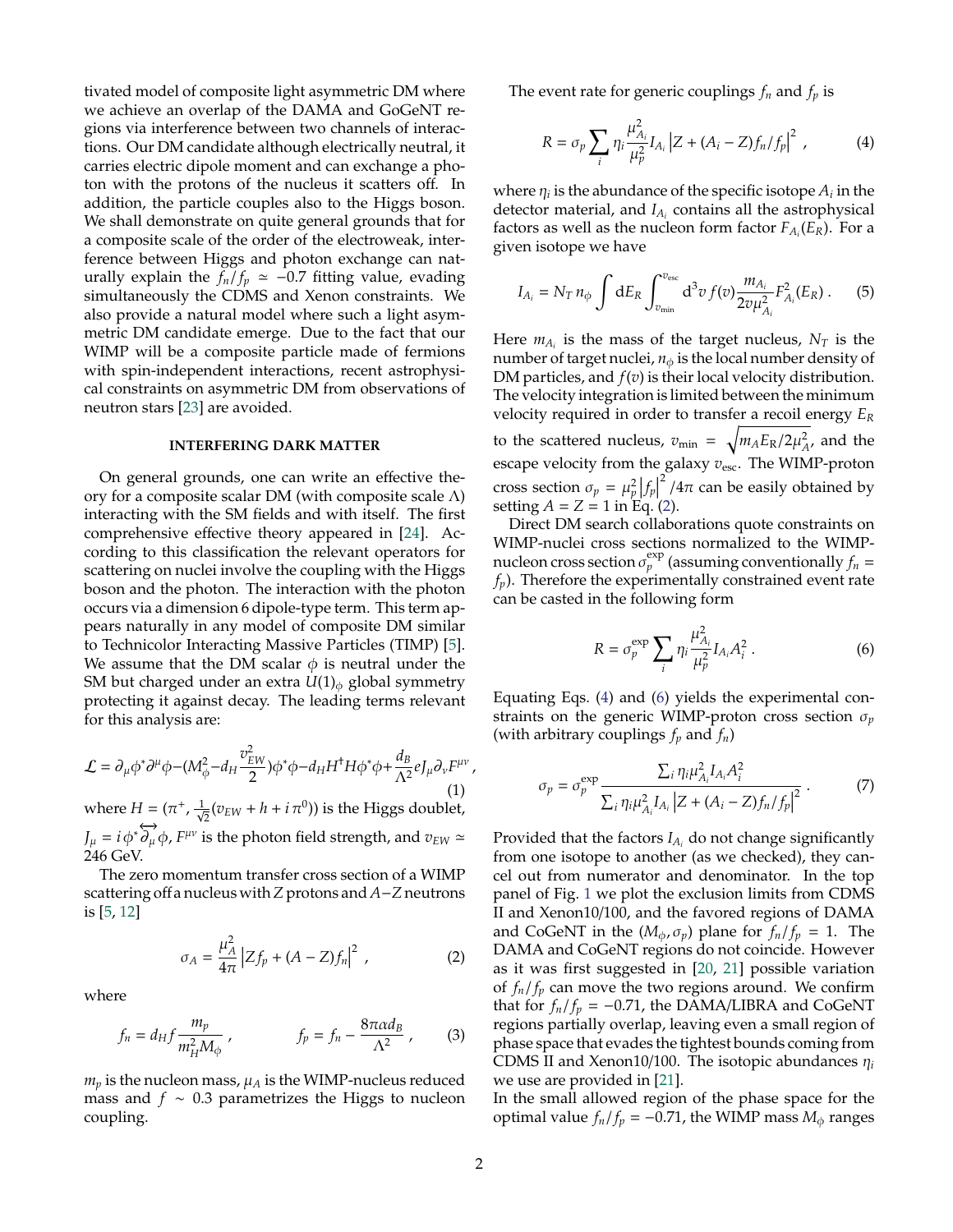

<span id="page-2-0"></span>**FIG. 1:** *Favored regions and exclusion contours in the*  $(M_{\phi}, \sigma_p)$  *plane for the standard case*  $f_n/f_p = 1$  *(top panel) and the case*  $f_n/f_p = -0.71$  *(bottom panel). The green contour is the* 3σ *favored region by DAMA*/*LIBRA [\[25\]](#page-3-19) assuming no channeling [\[26\]](#page-3-20) and that the signal arises entirely from Na scattering; the blue region is the* 90% *CL favored region by CoGeNT; the dashed line is the exclusion plot by CDMS II Soudan [\[13\]](#page-3-6); and the black and blue lines are respectively the exclusion plots from the Xenon10 [\[14\]](#page-3-7) and Xenon100 [\[15\]](#page-3-8) experiments. The common region passing all the constraints is shown in red.*

between 7.5 and 8.5 GeV, and the WIMP-proton cross section  $\sigma_p$  is ~ 2 × 10<sup>-38</sup> cm<sup>2</sup>. There is not much freedom to change  $f_n/f_p$ , since even small changes in the ratio drive the DAMA/CoGeNT overlapping region within the excluded area by either CDMS or Xenon. For example, for  $f_n/f_p = -0.70$  CDMS II excludes the whole DAMA region, while for  $f_n/f_p = -0.72$  the Xenon10 line excludes both DAMA/LIBRA and CoGeNT. Fixing the ratio  $f_n/f_p = -k$  leads to a constraint on the parameters of Eq. [\(3\)](#page-1-3)

$$
d_H = \frac{8\pi\alpha k m_H^2 M_\phi}{f(1+k)m_p} \frac{d_B}{\Lambda^2} \,. \tag{8}
$$

Fixing  $\sigma_p \sim 2 \times 10^{-38}$  cm<sup>2</sup> provides an extra condition which allows us to determine both  $d_B$  and  $d_H$ , so long we fix the Higgs mass and the scale  $\Lambda$ 

$$
\frac{d_B}{\Lambda^2} \sim 3 \times 10^{-4} \text{ GeV}^{-2}, \quad \frac{d_H}{m_H^2} \sim 5 \times 10^{-4} \text{ GeV}^{-2}. \tag{9}
$$

Assuming a Higgs mass of the order of  $O(100 \text{ GeV})$  and  $\Lambda \sim v_{EW}$  we find  $d_B \sim d_H \sim O(1) - O(10)$ . Therefore interfering DM emerging from composite dynamics at the electroweak scale can resolve the experimental puzzle.

## **A MODEL FOR DAMA AND COGENT**

Light DM particles are natural in several extensions of the SM. One particularly appealing possibility is a candidate emerging from new strong dynamics at the electroweak scale such as Technicolor (see [\[8\]](#page-3-21) for a recent review). Here we use as specific model Ultra Minimal Technicolor (UMT) [\[9\]](#page-3-22). The model

- features the lowest value of the *S* parameter in Technicolor theories [\[27\]](#page-3-23);
- yields several natural DM candidates of either symmetric, antisymmetric or mixed type [\[12\]](#page-3-4);
- allows for multiple electroweak finite temperature phase transitions [\[28\]](#page-3-24).

A later variation of this model appeared in [\[29\]](#page-3-25) under the name of Minimal Conformal Technicolor. UMT is constituted by an *SU*(2) technicolor gauge group with two Dirac flavors in the fundamental representation also carrying electroweak charges, as well as, two additional Weyl fermions in the adjoint representation but singlets under the SM gauge group. The overall global symmetry is  $SU(4) \times SU(2) \times U(1)$  which breaks spontaneously to  $Sp(4) \times SO(2) \times Z_2$ . We focus here on the  $SU(4)$  to  $Sp(4)$ sector which is the one responsible for electroweak symmetry breaking. Five Goldstone bosons are generated and three become the longitudinal degrees of freedom of the SM gauge bosons. The remaining two Goldstone bosons are arranged in a complex scalar, which we identify with the light DM candidate  $\phi$ , carrying the  $U(1)_{\phi}$ global symmetry included in the original *SU*(4) flavor symmetry. The  $U(1)_{\phi}$  global symmetry corresponds to the technibaryon number associated to  $\phi$  which, in terms of the underlying technifermions, is a di-techniquark. A mass term for  $\phi$  comes from the new sector responsible for giving masses to the SM fermions and from electroweak corrections. Being a pseudo Goldstone boson it has therefore either derivative interactions, or non derivative ones with couplings vanishing with *M*φ. The effective Lagrangian is [\[12\]](#page-3-4)

$$
\mathcal{L} = \partial_{\mu}\phi^*\partial^{\mu}\phi - M_{\phi}^2\phi^*\phi + \frac{d_1}{\Lambda}h\partial_{\mu}\phi^*\partial^{\mu}\phi
$$
\n
$$
+ \frac{d_2}{\Lambda}M_{\phi}^2h\phi^*\phi + \frac{d_3}{2\Lambda^2}h^2\partial_{\mu}\phi^*\partial^{\mu}\phi + \frac{d_4}{2\Lambda^2}M_{\phi}^2h^2\phi^*\phi.
$$
\n(10)

This Lagrangian provides the correct number of independent operators. In the nonrelativistic limit the Lagrangian [\(1\)](#page-1-4) and the one above give the same WIMP-